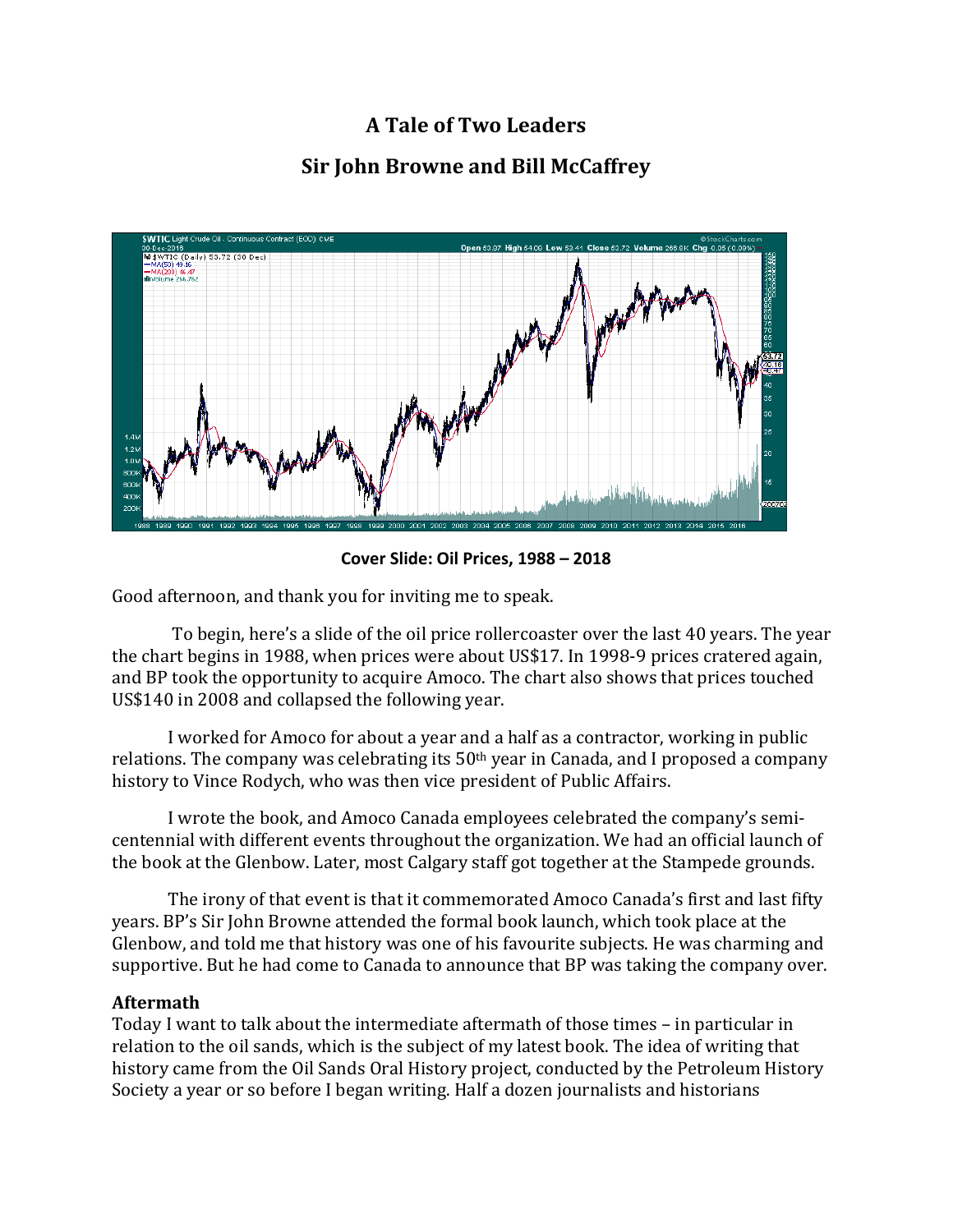conducted those interviews. Together, we interviewed 117 men and women who in many ways were the industry's pioneers.

We are fortunate to have been able to capture the stories of such notables as Peter Lougheed and Suncor's Rick George, both of whom I interviewed, and both of whom have since passed away. These interviews now reside in the Glenbow archives.

The leaders who ultimately enabled the oil sands to flourish have represented business, science and government. Of particular significance, in recent decades many players have emerged from anonymity in the petroleum industry to create substantial oil sands businesses.

To appreciate the importance of these developments, consider the interlocking stories of BP and Amoco on the one hand, and Bill McCaffrey's MEG Energy on the other. Let me start with BP Amoco, beginning with a few comments about Sir John Browne, whom I am sure you remember.

## **Sir John Browne**

John Browne rose to the top at BP as a relatively young man. He received a knighthood in 1998 and a life peerage in 2001. In his memoires, he said almost nothing about Canada – only that in the late 1970s he got an assignment here to investigate opportunities in the oil sands. 

Specifically, he looked at BP's test project at Wolf Lake. His conclusion? The oil sands were "too inefficient" to produce. "It was a viewpoint I continued to hold, for economic and environmental reasons, during the rest of my time at BP," he said. As Browne rose through the ranks, he sold BP's oil sands operations as soon as he could. In the end, the company's Wolf Lake property went to Amoco Canada for a nominal fee.

In 1992, British Petroleum sold off its 57% stake in BP Canada (upstream operations). BP Canada became Talisman Energy.

The slide shows three events in the BP/Amoco story. The first is Amoco's 1988 takeover of Dome. At the time, it was the biggest acquisition in Canadian history. I've also indicated BP's takeover of Amoco. I've also noted the 2010 Deepwater Horizon blowout. I won't say anything more about that, although the arrow shows the huge volume of BP Amoco shares traded during that crisis. John Browne's view about the oil sands profoundly affected Canadian operations after the merger.



## **Amoco Canada as oil sands pioneer**

Amoco had tested many approaches to oil sands production. For example, in 1958, the company had begun a pilot project near Fort McMurray at Gregoire Lake – one of the early experiments with *in-situ* production. Partly as a result of this work, Amoco patented a production process that used the "combination of forward combustion and waterflood." This was quite an advanced technology for its time.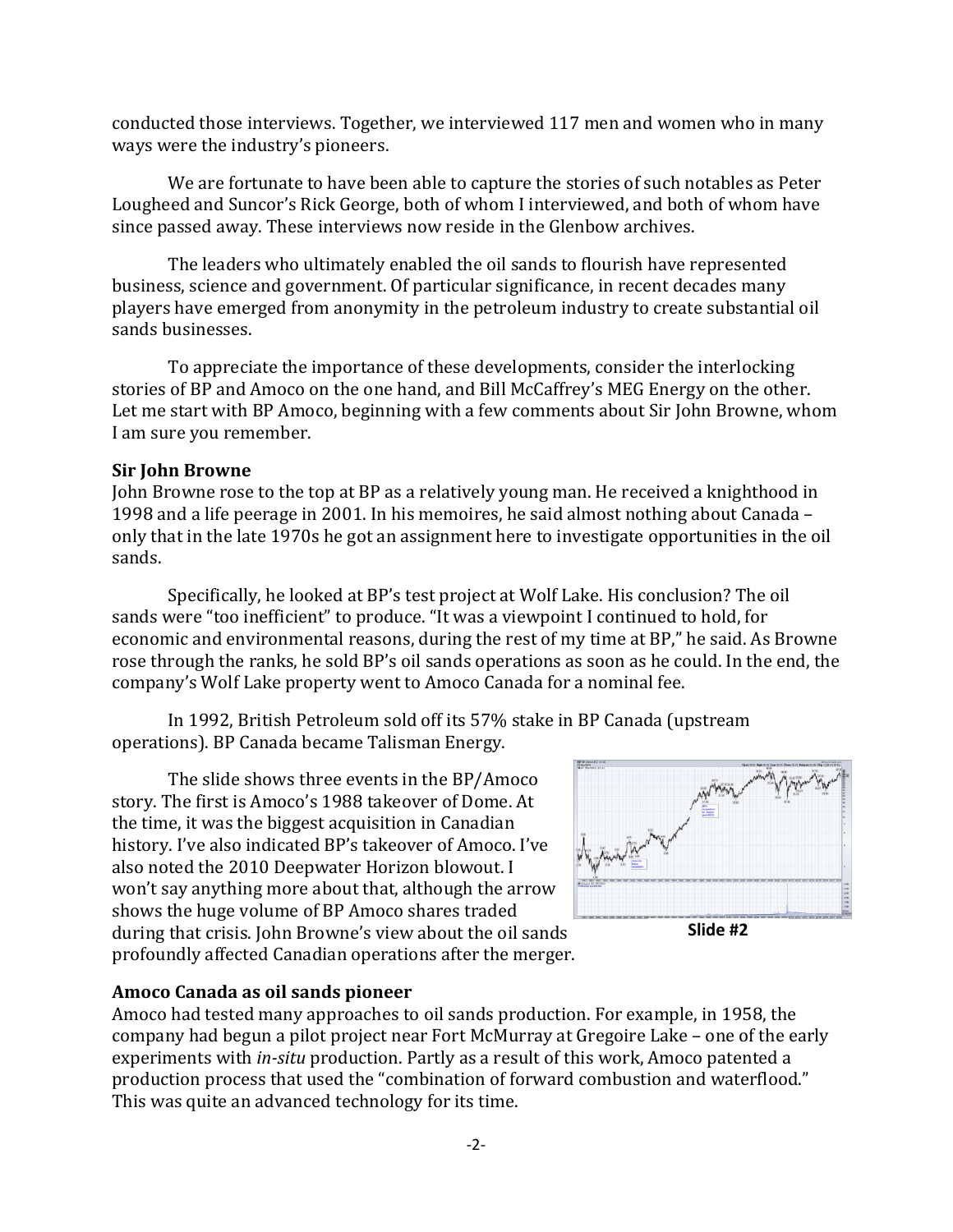The air would keep the fire burning and the resulting heat would increase the reservoir formation's temperature to  $93^\circ$  C. When the formation reached these temperatures, operators injected water into the reservoir. This produced a complex set of forces that drove the hot, fluid oil into production wells.

Early results were promising. Amoco's 1968 annual report said the company had applied for approval to expand production rates to  $8,000$  barrels per day. In addition, said the report, "We contemplate expanding the project to about  $60,000$  barrels of oil per day after improving the production technique further." One of the first modern *in-situ* pilot plants in Canada, the project did not reach those levels of production, but it was an important source of technological innovation.

Amoco Canada's first commercial heavy oil production came from the Elk Point project near Lloydminster, on the Alberta/Saskatchewan border. This reservoir is a source of conventional heavy oil, since it is light enough to flow to the wellbore without in-situ production techniques. Begun as a primary heavy oil facility in 1984 (when production was selling for \$33.50 per barrel,) the plant closed down briefly in 1986 when its heavy oil fetched as little as  $$6.36$  per barrel – less than a third of the project's operating costs.

The Elk Point properties were 100 per cent Amoco owned. Through the Dome acquisition of 1988, Amoco acquired an additional 140 sections of land at nearby Lindbergh. The following year the company experimented unsuccessfully with steam flood – part of an effort throughout the petroleum industry to bring costs down in the wake of the previous vear's oil price crash. Companies had to shift their thinking on the economics of heavy oil recovery. Primary production rather than thermal recovery became the goal.

Then field engineers and operators noticed that the more sand that came out with oil produced through primary recovery, the greater the oil production. The next step was stunningly simple: Operators removed sand control screens from the wells and otherwise modified the production system. Strange concepts such as "foamy oil" and "wormholes" explained the otherwise impossible (with traditional fluid flow concepts) producing rates and recovery factors that resulted from this change. This and other process changes enabled the company to take production from 2,140 barrels per day in 1988 to 4,500 barrels per day in 1991. More importantly, production costs declined to only \$5.56 per barrel – a 73 per cent reduction.

#### **The Age of Supermajors**

But change was in the wind, with the biggest oil companies getting much bigger through mergers. The years 1998 to 2002 were a period of consolidation, with the world's major oil companies combining to form six "super-majors," as they were then called.

Sir John was the first off the mark. With cooperation from Amoco's chairman, Larry Fuller, he engineered BP's \$110 billion take-over of Amoco. In its day, it was the biggest industrial merger of all time. The following year, BP acquired ARCO - a descendent of Richfield Corporation, whose 1975 departure from the Syncrude consortium triggered a crisis – in a separate,  $$26.8$  billion deal.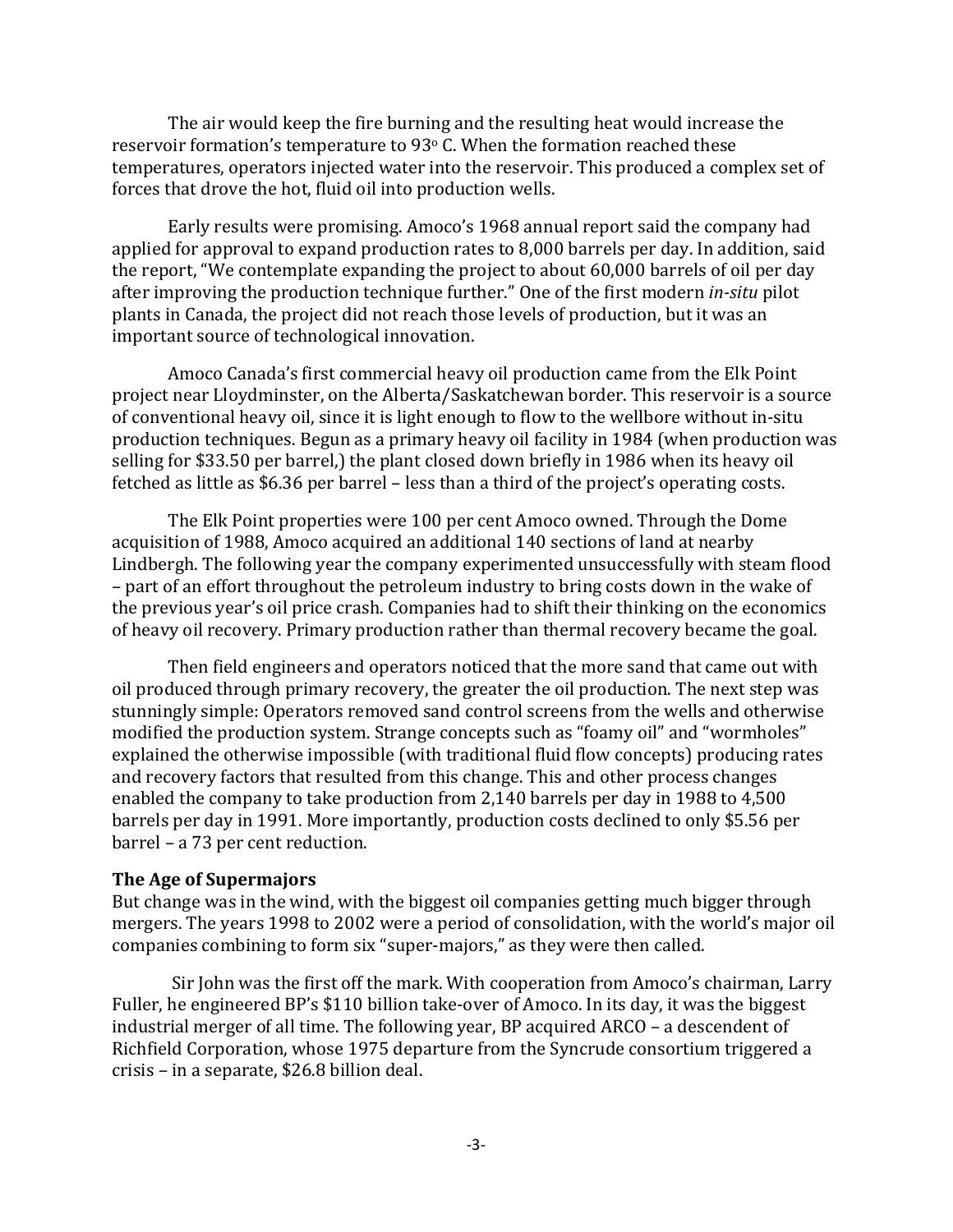"What appealed to us was that Amoco was very much a US business and it would give us access to great US refining and marketing operations and US natural gas production," he said. He was not interested in the company's oil sands assets.

His takeover of Amoco started a stampede. Exxon merged with Mobil to form ExxonMobil. French major Total absorbed Elf-Aquitaine, and then took over Belgium's Petrofina to create a European giant. Chevron and Texaco merged, also consuming Gulf Oil – a company I once worked for. The final union came when Conoco and Phillips joined forces. Shell, on the other hand, continued to focus mostly on organic growth.

The purpose of these mergers was to create companies with complementary geographic and strategic assets. During John Brown's term as chair and CEO, BP became the world's second-largest non-state oil company . Today it is the largest. Only Chevron Corporation, ExxonMobil Corporation and Royal Dutch Shell are close in size.

#### **MEG Energy**

"The deal will place it in the top three of international oil producers, but 6,000 people worldwide will lose their jobs as a result," wrote the BBC about the acquisition.

No one could have predicted the impact these deals would have on human lives, of course, but neither could anyone have imagined the impact they would have on the petroleum industry itself. If not for the BP acquisition, Amoco might have become a leader in oil sands development. But because of John Browne's skepticism in respect to the oil sands, Amoco did not become a leader in the business.

Bill McCaffrey did, however. He was one of many corporate employees who received severance packages as they were walked out the door.

A 16-year Amoco veteran and an engineer by training, the layoffs didn't faze him. After getting his package he joined with two friends to form McCaffrey Energy Group – it later became MEG Energy – which had market capitalization of more than \$8 billion within ten years. Unlike BP, however, it began as an oil sands company and remained in the upstream. That left the company totally exposed to commodity prices.

McCaffrey had joined Amoco straight out of university, and the new University of Alberta graduate went through a typical training progression. "I started off as a facility engineer, then a production engineer, then an operations engineer," he told me.

I became a reservoir engineer over time. I was involved with developing technologies that would advance the oil sands – specifically Primrose. It had been using cyclic steam in those areas before and my job as a reservoir engineer was to find something that would work, that would be economic. After developing that technology I was in charge of actually developing the fields.... And for a period of about three years we were drilling horizontal wells day in, day out, non-stop in the Air Weapons Range. We had perhaps two hundred horizontal wells. What that taught us is that you could drill wells horizontally from surface in a commercially viable way and ... could count on the production from it.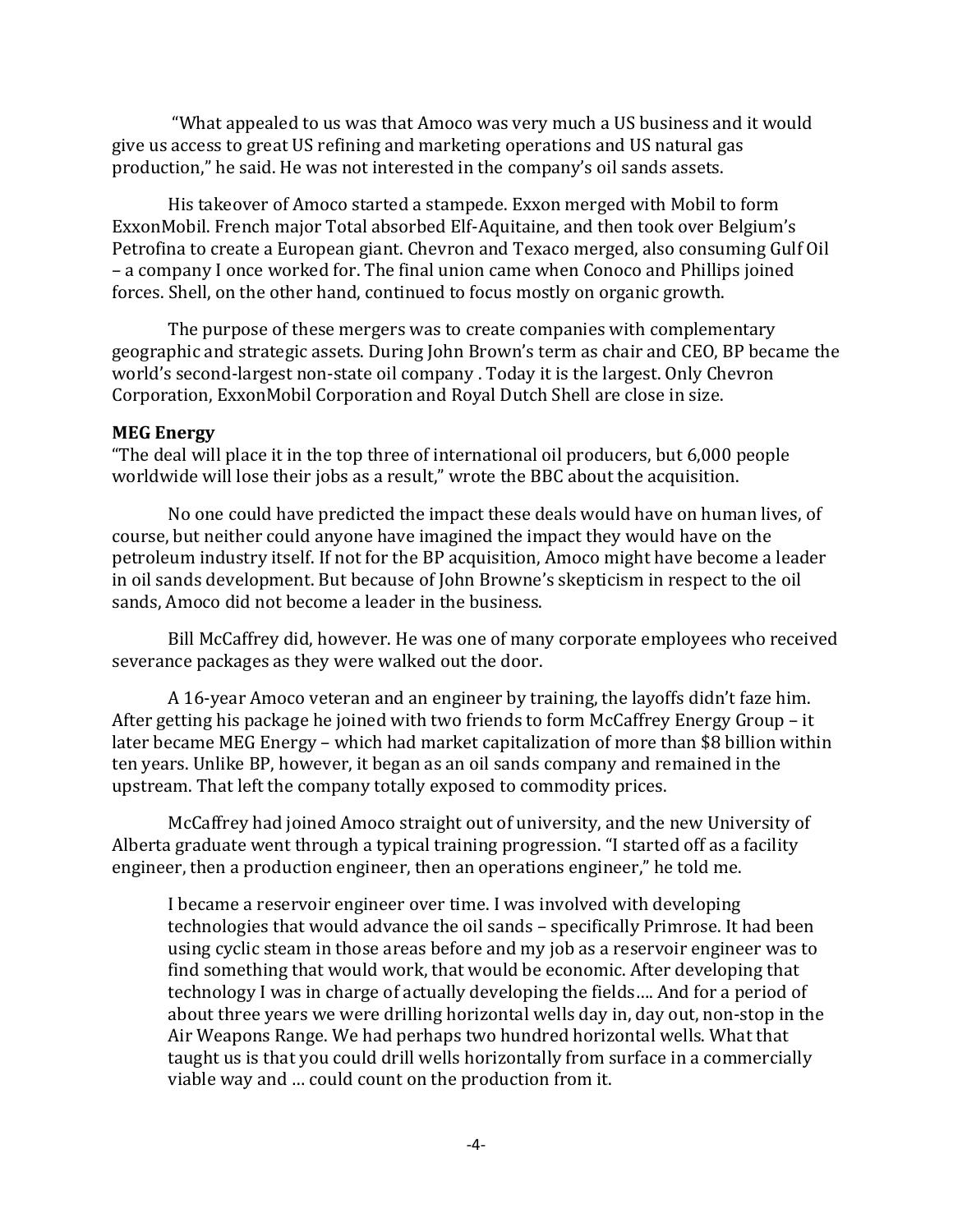McCaffrey had been at Amoco during "D-Day" – corporate slang for September 1, 1988, when the company formally acquired Dome Petroleum for \$5.8 billion - at the time. the largest cash acquisition in Canadian history. The merger was "a pivot point" for Amoco, McCaffrey told me. For one thing, there were two Dome employees for every one employee from Amoco, so there was a change in corporate culture.

"Amoco had been a fairly rigid company; Dome was more entrepreneurial, had been pursuing the oil sands and had a portfolio of [assets] that was truly great. Primrose was a major project. At one point I was responsible for the commercial development of up to 80 billion barrels of bitumen," he said. "That's a massive number on any scale, but it was a prize that came to Amoco as a result of that merger." In the beginning, he said, "the company had no appreciation for the sheer magnitude of what they had acquired with Dome…." 

"There were other properties," he said. "We acquired Wolf Lake for a dollar from Petro-Canada and BP," and that gave the company a production facility the company could tie into Primrose. "It spawned development of the property that Canadian Natural Resources has today." He described other properties that came with the deal. There was one "called Mic Mac which is now Canadian Natural's Horizon. There was Kirby and that's now in partnership between BP and Devon." Dome assets at Gregoire Lake became part of the OPTI/Nexen Long Lake project. "Burnt Lake, which is in the Air Weapons Range, was later owned by Suncor and now by CNRL. It was one of those unique points in time where you had that kind of size of resource being identified and Amoco had control of it all, they had one hundred per cent, except for the Burnt Lake stuff."

McCaffrey was also one of the project engineers involved with the Underground Test Facility, "working worked shoulder-to-shoulder to advance a technology that had been developed by Roger Butler. This is a great technology and it forms the basis of the majority of the in-situ technology used in the province today," he said. Even though Amoco had all these assets and this experience in the oil sands, however, when BP took the company over, the new management dropped them.

The reason, according to McCaffrey, was at the top of the organization. Chairman and CEO John Browne's earliest experience with the oil sands had been as a junior reservoir engineer at Wolf Lake, which was not a high quality reservoir. "He came to dislike the oil sands, and believed that it wasn't something that you should have in your business. We all make our decisions from our experiences, and his experience was with old technology and a lower-quality reservoir. That's what shaped his thinking. After the BP-Amoco merger, he decided to divest. It didn't fit into his strategic model. There are different thoughts and different strategies and at that time, for Sir John, it didn't fit into the BP portfolio." 

McCaffrey left Amoco at the end of 1998, and within months world oil prices were about ten dollars a barrel. On St. Patrick's Day he set up a company; "I'm Irish," he said, "so that's a good thing." He had told his wife Janice that he was going to do something "crazy:" buy "swampland" and start a company.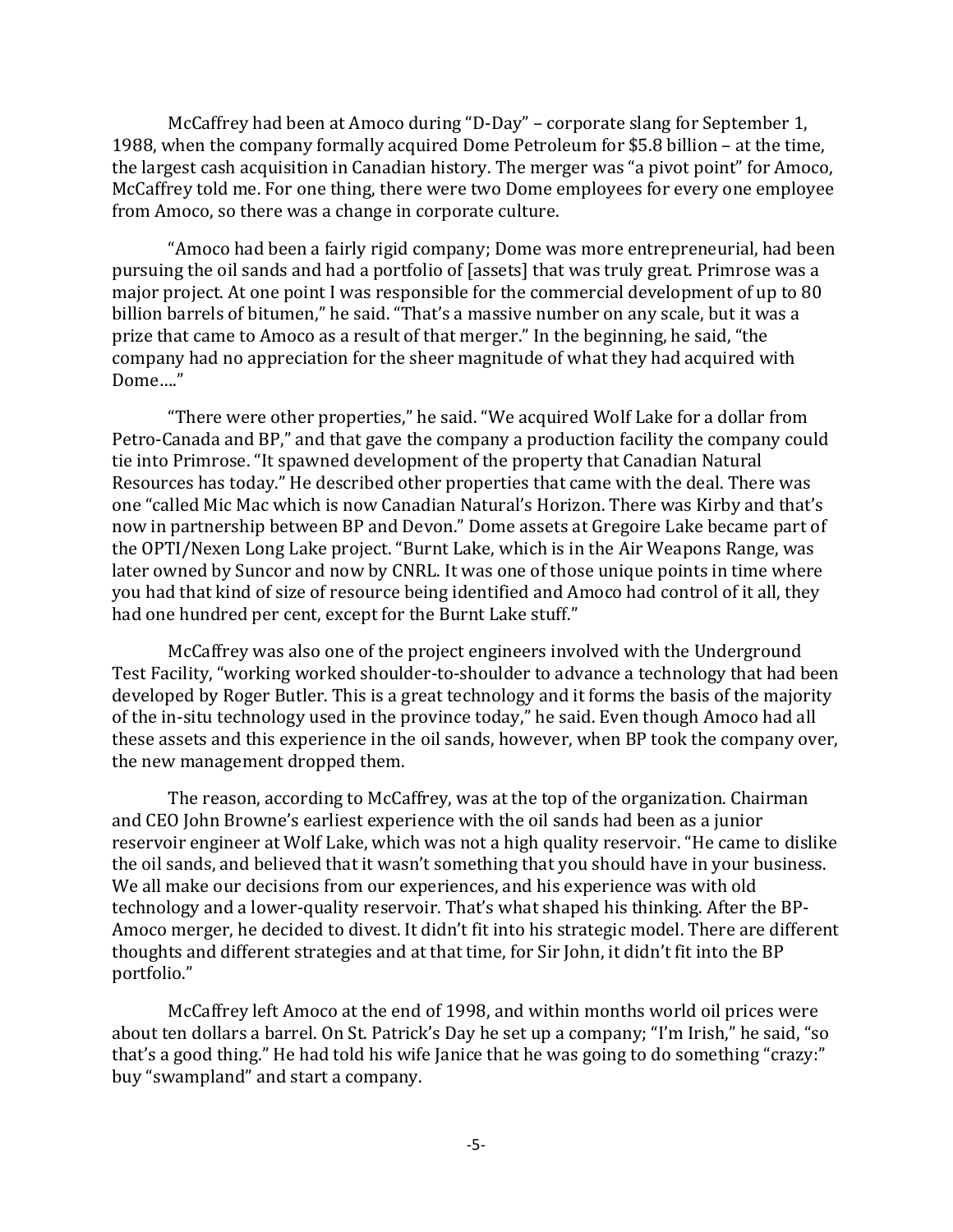He asked, "Are you okay with this?" She said, "Go for it."

McCaffrey, his brother-in-law Steve Turner and Vancouver-based entrepreneur Dave Wizinsky put \$100,000 each into the company. McCaffrey then bought nine sections at Christina Lake for \$150,000. "There was about a billion barrels in place at the time and we were able to compete with the industry," which generally believed oil prices were going to stay in the \$10 per barrel range for a long time. 'Who cares about oil sands?'" was the prevailing sentiment. For the oil in place on that property, about 1 billion barrels, they paid roughly 1.5 cents per barrel.

For the first four years of operations, McCaffrey Energy Group focused on quietly acquiring oil sands leases; the company gave little thought to actually building an oil sands operation. The conventional wisdom at the time was that only a super-major could have the resources to do so. But McCaffrey became intrigued by the idea of doing so himself. "To me, you really needed three things: quality assets, people with experience and quality investors. And if you could put those three legs of the stool together you could compete favourably with the majors." The first two legs were in place, but he needed investors.

For a while, McCaffrey walked around the streets of Calgary looking for investors -"anybody who would put in money." It was a time-consuming process, because most people were only investing, say, \$25,000. But in 2004 McCaffrey came upon a New York-based investment group called Warburg Pincus – "a class, class organization. They're private equity. They have a long-term value-focused orientation and they bet on the people. So when they invest they go through every detail about you, they dig up information about you, but because they're going to count on you I think that's fair."

After Warburg Pincus, he was able to find investors like Toronto-based Wellington Financial, Chinese insurance companies and pension funds, and endowments and sovereign wealth funds. "From 2004 to maybe even the end of 2009, the company was able to bring in thirty blue chip investors. We were able to raise more money privately [\$3.2] billion] than any other company in any industry in the world ever. That's a huge statement but it has been backed by five different banks. They have done the research and they cannot find another one like that." He added, "All money is not equal. We could only deliver a product that we thought would have enormous value over time, but it did take time. You needed to make sure that the dollars that you were going to bring in were well aligned with what you could deliver."

Raising money became an obsession, and he found himself doing enormous amounts of travelling because "in the private equity in the world you do one-on-ones. You sit down in meetings of three of four people and you just tell your story and you work with them to understand it. We were doing laps of the Earth. We got it down where you could go around the earth in five days. Three nights sleep, two in airplanes, on top of that you get three continents. When you leave, you go east. You come back from the west five days later." McCaffrey lived up to his promises, and production from the company continued to grow. In 2013 MEG produced, on average, 35,317 barrels per day. That represented a 23 per cent increase over the previous year.